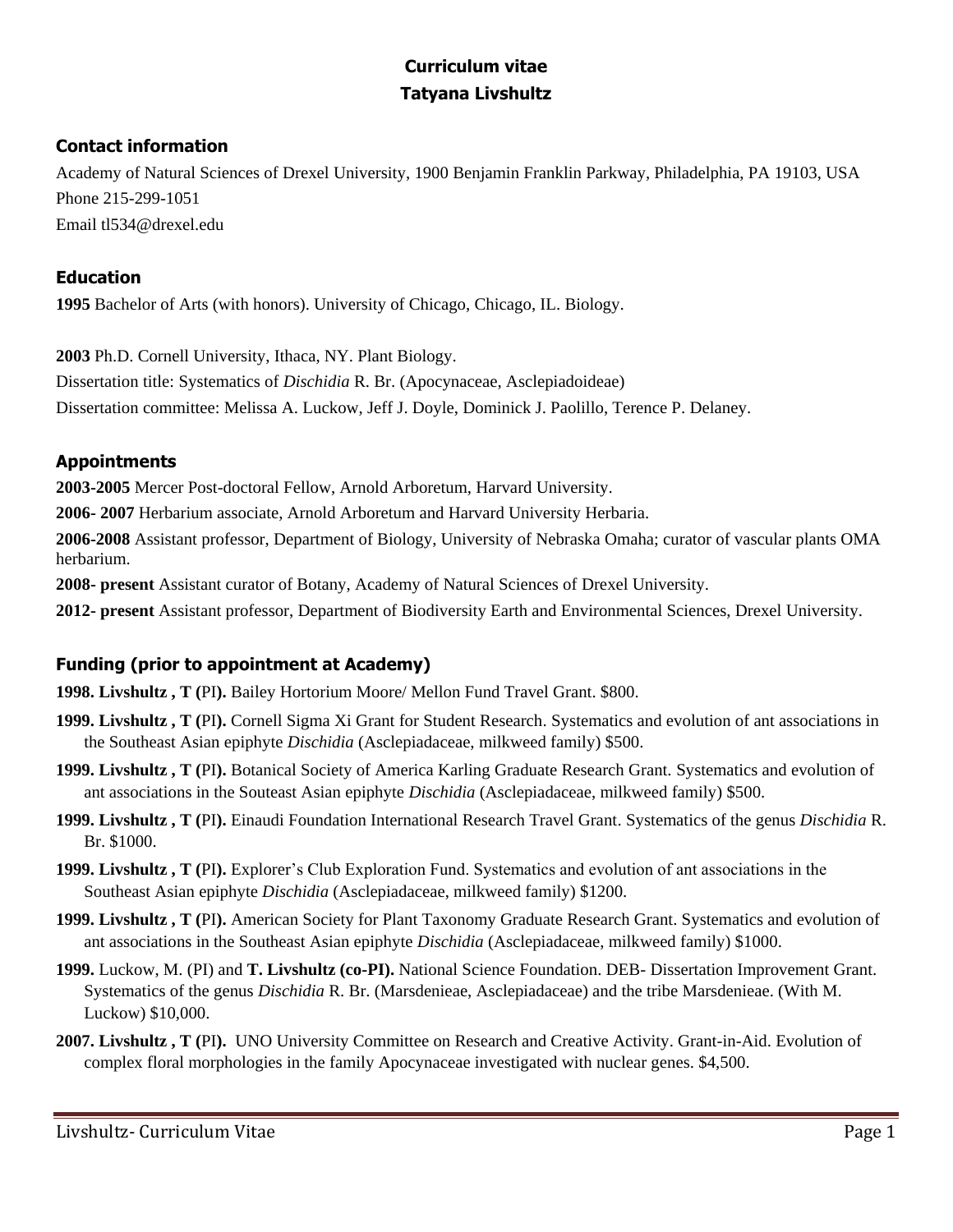**2008. Livshultz , T (**PI**).** UNO University Committee on Research and Creative Activity. Grant-in-Aid. The Evolution of a Floral Novelty: Developmental Gene Expression in the Milkweed Corona. \$4,500.

## **Extramural Funding (since appointment at Academy)**

- **2009. Livshultz , T (**PI**).** Andrew W. Mellon Foundation*.* Global Plants Initiative. \$96,000. 7/1/2009 6/31/2010.
- **2010. Livshultz , T (**PI**).** Andrew W. Mellon Foundation. Global Plants Initiative. \$93,000. 7/1/2010 6/31/2011.
- **2010. Livshultz , T (**PI**).** American Philosophical Society. Franklin Research Grant. Pollination of primitive milkweeds and their relatives: testing the fitness benefit of a remarkable floral adaptation. \$2,000.
- **2011. Livshultz , T. (**PI**).** Andrew W. Mellon Foundation. Global Plants Initiative. \$94,000. 7/1/2011 6/31/2012.
- **2011. Livshultz , T. (**PI**).** National Science Foundation. EF-1115131. Digitization TCN Collaborative Research: North American Lichens and Bryophytes: Sensitive Indicators of Environmental Quality and Change. \$107,996. 07/01/11 – 6/31/2015.
- **2011. Livshultz , T (**PI**).** Andrew W. Mellon Foundation. Global Plants Initiative. \$27,600. 2/1/2012 7/31/2012.
- **2012. Livshultz , T. (**PI**).** Andrew W. Mellon Foundation. Global Plants Initiative. \$96,000. 7/1/2012 6/31/2013.
- **2013.** Karol, K. (PI), R. McCourt (co-PI), **T. Livshultz** (co-PI), and K. Barringer (co-PI). (subaward on collaborative proposal.) EF- 1304933 National Science Foundation. Collaborative Research: Digitization TCN: The Macroalgal Herbarium Consortium: Accessing 150 Years of Specimen Data to Understand Changes in the Marine/Aquatic Environment. \$84,745. 8/1/2013-12/31/2017.
- **2015.** Joubert, L. (PI), **T. Livshultz** (co-investigator). South African National Research Foundation: Thuthuka Funding Instrument. Biogeography and evolutionary history of pollen aggregation in African Periplocoideae. R 186,700.
- **2015.** Hodge, K. (PI), R. McCourt (co-PI), **T. Livshultz** (co-PI), M. Vincent (co-PI). (subaward on collaborative proposal.) EF-1502748 National Science Foundation. Digitization TCN: Collaborative: The Microfungi Collections Consortium: A Networked Approach to Digitizing Small Fungi with Large Impacts on the Function and Health of Ecosystems. \$ 70,828. 7/1/2015 – 6/31/2018.
- **2016. Livshultz, T.** (PI) and R. McCourt (co-PI). DBI-1601503 National Science Foundation. Collaborative Research: Digitization TCN: The Mid-Atlantic Megalopolis: Achieving a greater scientific understanding of our urban world. \$626,928. 9/15/2016 – 8/31/2019.
- **2017. Livshultz, T.** (PI). DEB-1655553 National Science Foundation. Collaborative Research: Macroevolution of a group of plant secondary defense compounds (pyrrolizidine alkaloids) in the dogbane and milkweek flowering plant family (Apocynaceae). \$309,342. June 1, 2017-May 31, 2020.

# **Extramural Funding (to trainees since appointment at Drexel)**

- **2015. McHone, E.** (PI). American Society of Plant Taxonomists. Graduate Student Grant. "Co-phylogeny in a hostherbivore system: Dogbanes and their beetles (*Apocynum*, Apocynaceae)–(*Chrysochus*, Eumolpinae, Chrysomelidae)." \$800. May 2015-April 2016.
- **2016. McHone, E.** (PI). Society of Systematic Biologists. Graduate Student Research Award. "Co-phylogeny in a hostherbivore system: Dogbanes and their beetles (*Apocynum*, Apocynaceae)–(*Chrysochus*, Eumolpinae, Chrysomelidae)." \$1,500. May 2016-April 2017.
- **2017. McHone, E.** (Fellow). NSF East Asia and Pacific Summer Institutes. U.S. Graduate Student Fellowship. "EAPSI: Plant-herbivore interactions and host race formation: Reconstructing the evolution of *Chrysochus*-Apocynaceae associations." \$5,400. June 12-August 5, 2017.

### **Intramural Funding (since appointment at Drexel)**

**2013. Livshultz, T.** (PI) Drexel University Career Development Award. *Pollination Biology in South Africa***.** \$7,500.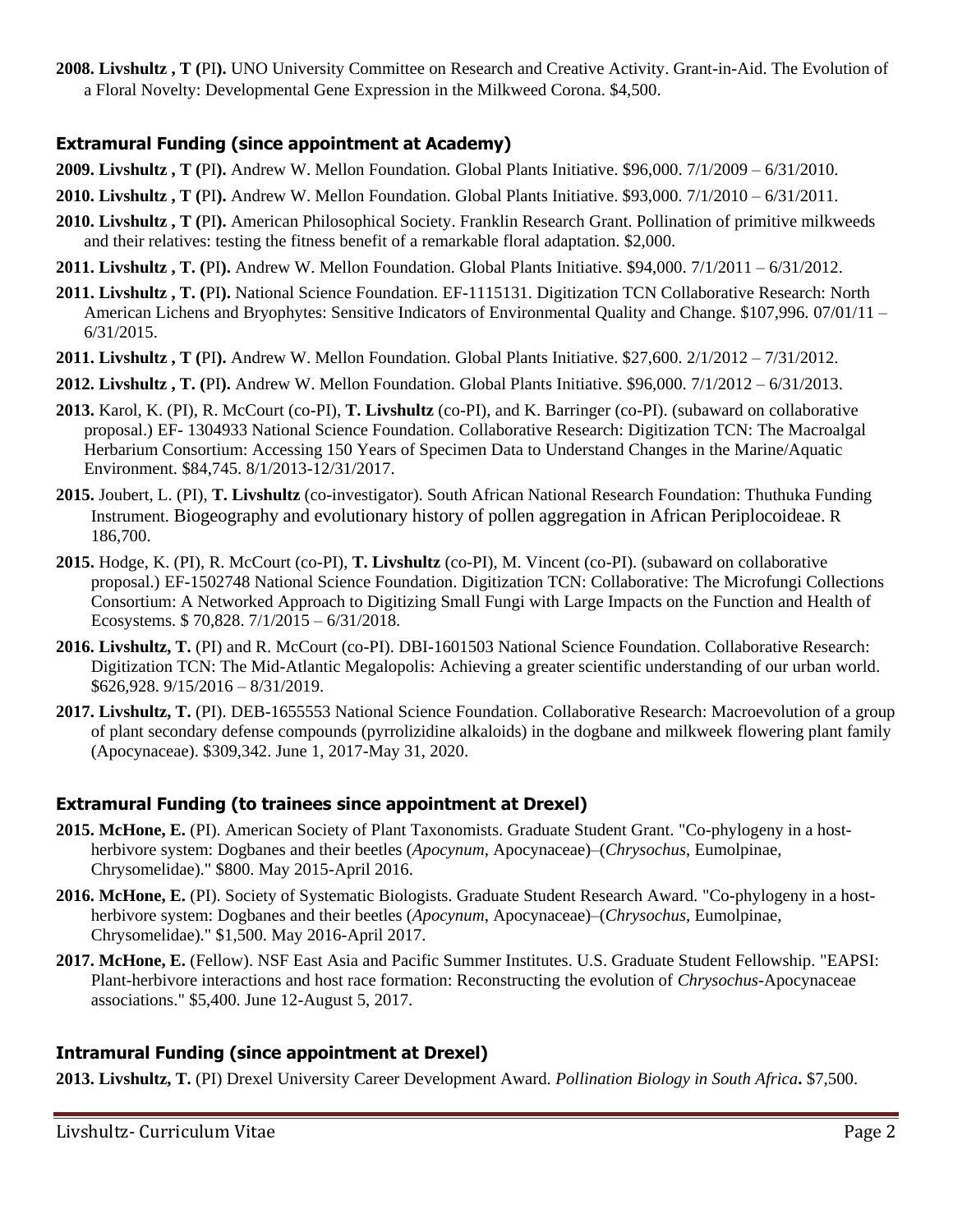- **2014. Livshultz, T.** (co-PI) and S. O'Donnell (co-PI). Cottswald Foundation. N*euroecology and pollination biology of SE Asian social wasps.* \$ 25,269.
- **2015. Livshultz, T.** (PI). CTRI-GCF, Drexel University Medical School. *Phylogenomics and Evolution of the Indole Alkaloid Biosynthetic Pathway in Apocynaceae (Dogbane and Milkweed Family)*. \$10,000. 12/15/2015 – 12/30/2016.

## **Intramural Funding (to trainees since appointment at Drexel)**

- **2013. McHone, E.** (Fellow). "Dean's Fellowship" Doctoral student funding. \$10,000. September 2013-August 2015.
- **2015. McHone, E.** (Fellow). "Claudio Elia Memorial Fellowship" "Co-phylogeny in a host-herbivore system: Dogbanes and their beetles (*Apocynum*, Apocynaceae)–(*Chrysochus*, Eumolpinae, Chrysomelidae)." \$7,500. September 2015- August 2016.
- **2016. McHone, E.** (Fellow) Lee Smith Traveling Fellowship. Research trip to China. \$2,500.July 2016-June 2017.
- **2017. McHone, E.** (Fellow) William L. McLean III Fellowship. Fellowship for graduate student research in Environmental Science and Ornithology. \$12,500. February 2016-January 2017.
- **2017. Smith, C.** (Fellow). "Dean's Fellowship" Doctoral student funding. \$10,000. September 2016-August 2018.

## **Awards**

**2002.** Botanical Society of America Maynard Moseley Award for "Comparative morphology and development of staminal coronas in *Dischidia*. (Asclepiadoideae, Apocynaceae)."

### **Publications**

**H-index:** 9 source: Google Scholar on 08/20/2018

#### **Peer-reviewed papers**

- **Livshultz, T**. 2003. Lectotypification of *Dolichostegia* Schlechter (Asclepiadoideae, Apocynaceae) and a new combination, *Dischidia boholensis*. Taxon 52(3): 595-600.
- **Livshultz, T.** 2003. *Dischidia cleistantha* (Apocynaceae, Asclepiadoideae): A new Philippine endemic. Novon 13(1): 89- 96.
- **Livshultz, T.,** B. T. Tran, S. Somvangsa, and D. H. Schott. 2005 *Dischidia* (Apocynaceae, Asclepiadoideae) in Laos and Vietnam. Blumea 50(1) 113-134.
- Luckow, M., R. H. Fortunato, S. Sede, **T. Livshultz.** 2005. The phylogenetic affinities of two mysterious monotypic mimosoids from southern South America. Systematic Botany 30(3): 585-602.
- **Livshultz, T.** 2007. The identity of *Dischidia micholitzii* (Apocynaceae, Asclepiadoideae). Edinburgh Journal of Botany. 64: 311-315.
- **Livshultz, T.,** D. J. Middleton, M. E. Endress, and J. K. Williams. 2007. Phylogeny of Apocynoideae (Apocynaceae) and the APSA clade. Annals of the Missouri Botanical Garden. 94: 324-359.
- Simões, A. O., **T. Livshultz,** E. Conti, and M. E. Endress. 2007. Phylogeny and systematics of Rauvolfioideae (Apocynaceae) based on molecular and morphological evidence. Annals of the Missouri Botanical Garden. 94: 268- 297.
- Meve, U., Laurente, O., Alejandro, G.J., & **Livshultz, T.** 2009. Systematics of *Clemensiella* (Apocynaceae-Asclepiadoideae). Edinburgh Journal of Botany 66:447-457.
- **Livshultz, T.** 2010. The phylogenetic position of milkweeds (Apocynaceae subfamilies Secamonoideae and Asclepiadoideae): Evidence from the nucleus and chloroplast. Taxon 59: 1016-1030.
- **Livshultz, T.,** J.V. Mead, D. Goyder, and M. Brannin. 2011. Climate niches of milkweeds with plesiomorphic traits (Secamonoideae, Apocynaceae) and the milkweed sister group link ancient African climates and floral evolution. American Journal of Botany 98: 1978-1988.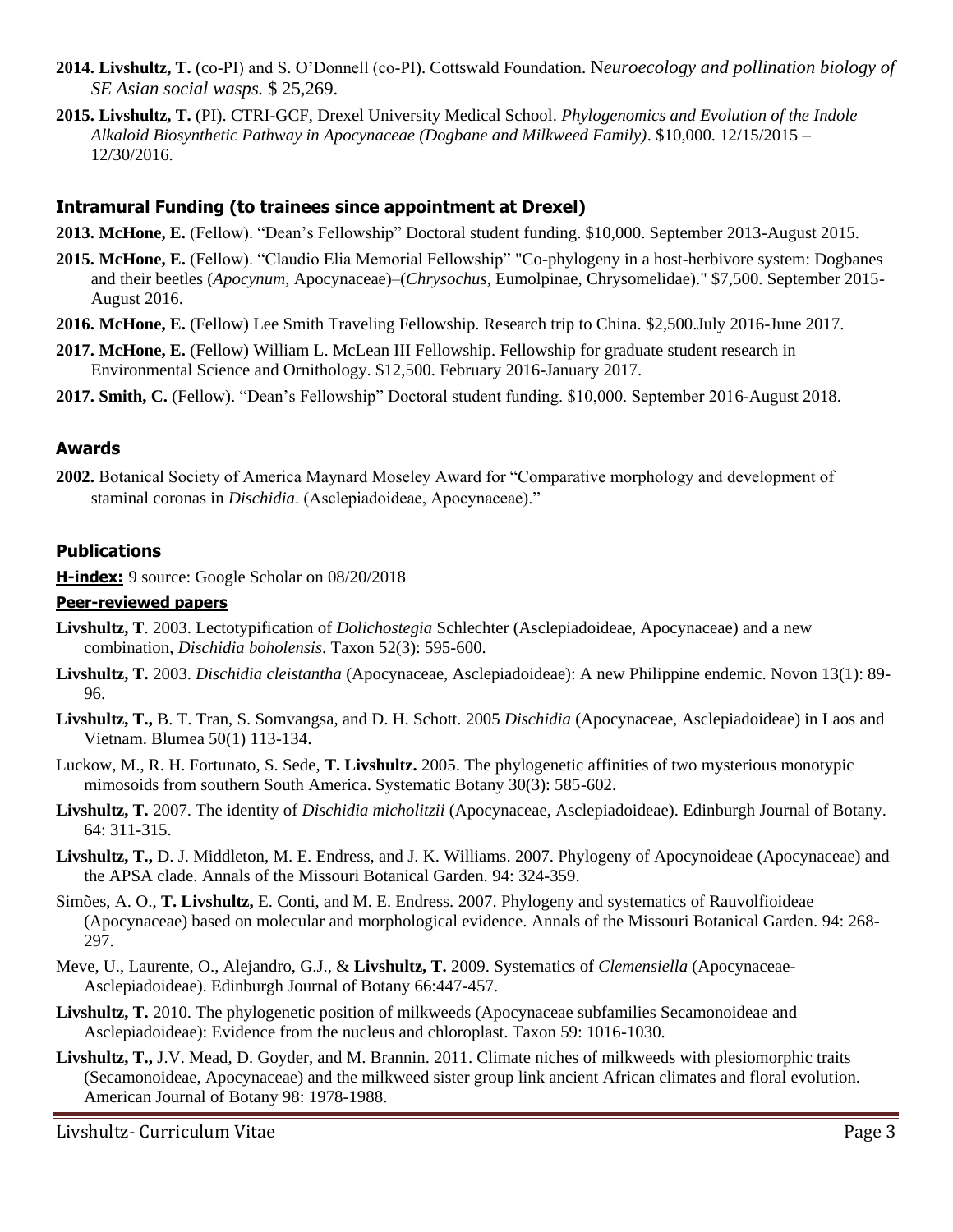- Straub, S.C.K., Fishbein, M., **Livshultz, T.,** Foster, Z., Parks, M., Weitemier, K., Cronn, R.C., & Liston, A. 2011. Building a model: Developing genomic resources for common milkweed (*Asclepias syriaca*) with low coverage genome sequencing. BMC Genomics. 12(1): 211.
- Middleton, D. J. & **T. Livshultz.** 2012. *Streptoechites*, a new genus of Asian Apocynaceae. Adansonia. 34(2): 365-375.
- Straub, S.C.K<sup>\*</sup>, Moore, M.J., Soltis, P. S., Soltis, D. E., Liston, A., and T. Livshultz<sup>\*</sup>. 2014. Phylogenetic signal detection from an ancient rapid radiation: Effects of noise reduction, long-branch attraction, and model selection in crown clade Apocynaceae. Molecular Phylogenetics and Evolution 80: 169-185. \* equal contribution.
- McHone, E. E.\*\*, H. Won and **T. Livshultz**. 2015. *Sarcolobus cambogensis* (Marsdenieae, Asclepiadoideae, Apocynaceae): A new rheophytic shrub from Cambodia. Phytotaxa 197 (1):45-53. \*\* Drexel student.
- Burzynski, E.A., K.P. Minbiole, and **T. Livshultz**. 2015. New sources of lycopsamine-type pyrrolizidine alkaloids and their distribution in Apocynaceae. Biochemical Systematics and Ecology 59: 331-339.
- **Livshultz, T.,** Middleton, D.J., van der Ham, R.W.J.M., & Khew, G. 2018. Generic delimitation in Apocyneae (Apocynaceae). Taxon 67:341-358.
- **Livshultz, T.**, Kaltenegger, E., Straub, S.C.K., Weitemier, K., Hirsch, E.\*, Koval, K.\*, Mema, L.\*\*, & Liston, A. 2018. Evolution of pyrrolizidine alkaloid biosynthesis in Apocynaceae: revisiting the defence de-escalation hypothesis. New Phytologist 218:762-773. \* Drexel undergraduates. \*\* Drexel graduate student.
- **Livshultz, T.,** Hochleitner, S., & Lakata, E. 2018. Pollen transfer efficiency of *Apocynum cannabinum* (Apocynaceae): a comparative perspective. Journal of Pollination Ecology 22:35-48.
- von Konrat, M., Campbell, T., Carter, B., Greif, M., Bryson, M., Larraín, J., Trouille, L., Cohen, S., Gaus, E., Qazi, A., Ribbens, E., **Livshultz, T.,** Walker, T.J., Suwa, T., Peterson, T., Rodriguez, Y., Vaughn, C., Yang, C., Aburahmeh, S., Carstensen, B., de Lange, P., Delavoi, C., Strauss, K., Drag, J., Aguero, B., Snyder, C., Martinec, J., & Smith, A. 2018. Using citizen science to bridge taxonomic discovery with education and outreach. *Applications in Plant Sciences* 6:e1023.
- Tasca, J.A., Smith, C.R.\*\*, Burzynski, E.A., Sundberg, B.N., Lagalante, A.F., **Livshultz, T**., & Minbiole, K.P.C. 2018. HPLC‐ MS detection of pyrrolizidine alkaloids and their N‐ oxides in herbarium specimens dating back to the 1850s. Applications in Plant Sciences 6:e1143.\*\* Drexel graduate student.
- Fishbein, M., **Livshultz, T.**, Straub, S.C.K., Simões, A.O., Boutte, J., McDonnell, A., & Foote, A. 2018. Evolution on the backbone: Apocynaceae phylogenomics and new perspectives on growth forms, flowers, and fruits. American Journal of Botany 105:1-19.
- Ollerton, J., Liede-Schumann, S., Endress, M.E., Meve, U., Rech, A.R., Shuttleworth, A., Keller, H.A., Fishbein, M., Alvarado-Cárdenas, L.O., Amorim, F.W., Bernhardt, P., Celep, F., Chirango, Y., Chiriboga-Arroyo, F., Civeyrel, L., Cocucci, A., Cranmer, L., da Silva-Batista, I.C., de Jager, L., Deprá, M.S., Domingos-Melo, A., Dvorsky, C., Agostini, K., Freitas, L., Gaglianone, M.C., Galetto, L., Gilbert, M., González-Ramírez, I., Gorostiague, P., Goyder, D., Hachuy-Filho, L., Heiduk, A., Howard, A., Ionta, G., Islas-Hernández, S.C., Johnson, S.D., Joubert, L., Kaiser-Bunbury, C.N., Kephart, S., Kidyoo, A., Koptur, S., Koschnitzke, C., Lamborn, E., **Livshultz, T.,** Machado, I.C., Marino, S., Mema, L.\*\*, Mochizuki, K., Morellato, L.P.C., Mrisha, C.K., Muiruri, E.W., Nakahama, N., Nascimento, V.T., Nuttman, C., Oliveira, P.E., Peter, C.I., Punekar, S., Rafferty, N., Rapini, A., Ren, Z.-X., Rodríguez-Flores, C.I., Rosero, L., Sakai, S., Sazima, M., Steenhuisen, S.-L., Tan, C.-W., Torres, C., Trøjelsgaard, K., Ushimaru, A., Vieira, M.F., Wiemer, A.P., Yamashiro, T., Nadia, T., Queiroz, J., & Quirino, Z. 2018. The diversity and evolution of pollination systems in large plant clades: Apocynaceae as a case study. Annals of Botany:mcy127-mcy127. \*\* Drexel graduate student.

### **Chapters**

Luckow, M., J. T. Miller, D. J. Murphy, and **T. Livshultz.** 2003. A phylogenetic analysis of Mimosoideae (Leguminosae) based on chloroplast DNA sequence. *Advances in Legume Systematics (Part 10)*. 197-220 in B. B. Klitgaard and A. Bruneau, eds. The Royal Botanic Garden, Kew.

#### **Non-peer-reviewed articles**

Freire-Fierro, A. & **T. Livshultz.** 2009. PH - Academy of Natural Sciences of Philadelphia Herbarium. The Vasculum  $4(2): 2-6.$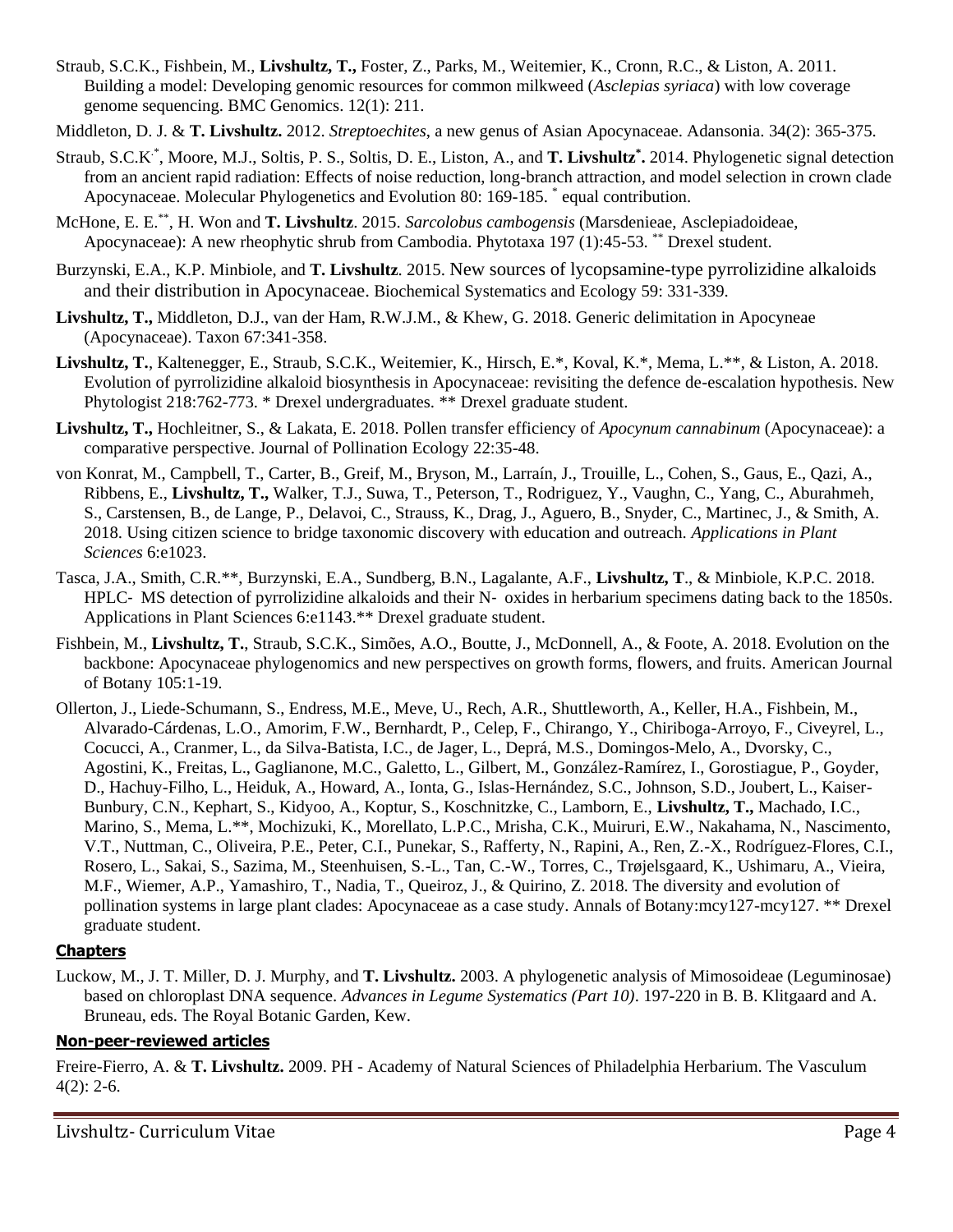# **Presentations**

# **Keynote/Invited**

- **2009.** Evolution of Pollination Mechanisms in Apocynaceae (the Milkweed family). Rutgers University.
- **2009.** Evolution of Pollination Mechanisms in Apocynaceae (the Milkweed family). University of Pennsylvania.
- **2009.** Phylogeny and Classification of Apocynaceae s.l. in the Flora of Thailand. Kasertsart University, Bangkok.
- **2009.** Evolution of Pollination Mechanisms in the milkweed family (Apocynaceae). Torrey Botanical Club, New York.
- **2009.** Evolution of Pollination Mechanisms in the milkweed family (Apocynaceae). New York Botanical Garden.
- **2011.** Putting milkweeds in context: understanding the origin of floral innovation. Cornell University.
- **2011.** Putting milkweeds in context: understanding the origin of floral innovation. West Virginia University.
- **2012.** On the origin of milkweeds (Apocynaceae). Temple University.

**2014.** Plant-animal interactions in the milkweed and dogbane family (Apocynaceae)-an evolutionary perspective. National Museum of Natural Sciences, Taichung, Taiwan.

- **2016.** Macroevolution of pyrrolizidine alkaloids in Apocynaceae: a test of defense de‐escalation. Biology Department, University of Nebraska Lincoln. March 10.
- **2016.** Putting milkweeds in context: The evolution and function of pollen aggregation in Apocynaceae. Smithsonian Botanical Symposium. May 20.
- **2017.** Macroevolution of homospermidine synthase and pyrrolizidine alkaloids in Apocynaceae: a case of defense deescalation. Entomology Department, Penn State University. September 15.

# **Professional meetings** (presenter underlined, student \*)

- **1997.** Livshultz, T. and M. Luckow. Phylogenetic relationships among the primarily Madagascan genera *Dichrostachys*, *Gagnebina*, and *Alantsilodendron* (Leguminosae: Mimosoideae). Paper presented at Botany 1997. Abstract: American Journal of Botany 84: 213.
- **2000.** Livshultz, T. 2000. Systematics and evolution of ant-leaves in the genus *Dischidia* (Asclepiadaceae). Paper presented at Botany 1997. Abstract: American Journal of Botany 87: 139.
- **2002.** Livshultz, T. Comparative morphology and development of staminal coronas in *Dischidia*. (Asclepiadoideae, Apocynaceae). Paper presented at Botany 2002.
- **2003.** Livshultz, T., B. T. Tran, S. Somvangsa, and D. H. Schott. Systematics and Ecology of *Dischidia* (Apocynaceae, Asclepiadoideae) in Vietnam and Laos. Smithsonian Botanical Symposium. Poster.
- **2004.** Livshultz, T., D. Middleton, M. Endress, and J. K. Williams. Systematics of the subfamily Apocynoideae (Apocynaceae) and the APSA clade. Paper presented at Botany 2004.
- **2005.** Livshultz, T., D. Middleton, M. Endress, and J. K. Williams. Progress in the systematics of the Apocynoideae. Paper presented at International Botanical Congress.
- **2005.** Widhelm, T.\*, R. Egan, and T. Livshultz. \* student presenter, M.S. candidate at University of Nebraska at Omaha. "Phylogenetic relationships in the *Parmotrema perforatum* group in North America based on the glyceraldehyde-3 phosphate (*GDP*) gene." Poster at American Bryological and Lichenological Society Meeting.
- **2007.** Livshultz, T. Systematics of the Apocynaceae. Paper presented at Fourth Annual Great Plains Plant Systematics Symposium.
- **2008.** Livshultz, T. and D. Middleton. Systematics of Apocynaceae in the flora of Cambodia, Laos, and Vietnam. Oral presentation. Paper presented at First International Conference for the Flora of Cambodia, Laos, and Vietnam.

**2009.** Livshultz, T. and E.M. Kramer. Expression patterns of A- and C-class MADS-box genes identify the corona of *Asclepias syriaca* (Apocynaceae) as staminal appendages. Paper presented at Botany 2009.

**2009.** Livshultz, T. Phylogeny of crown clade Apocynaceae: nuclear locus supports surprising milkweed sister-group. Paper presented at Botany 2009.

**2010.** Livshultz, T. and S**.** Hochleitner. Pollen transfer efficiency in *Apocynum cannabinum* (Apocynaceae): an evolutionary perspective. Paper presented at Botany 2010.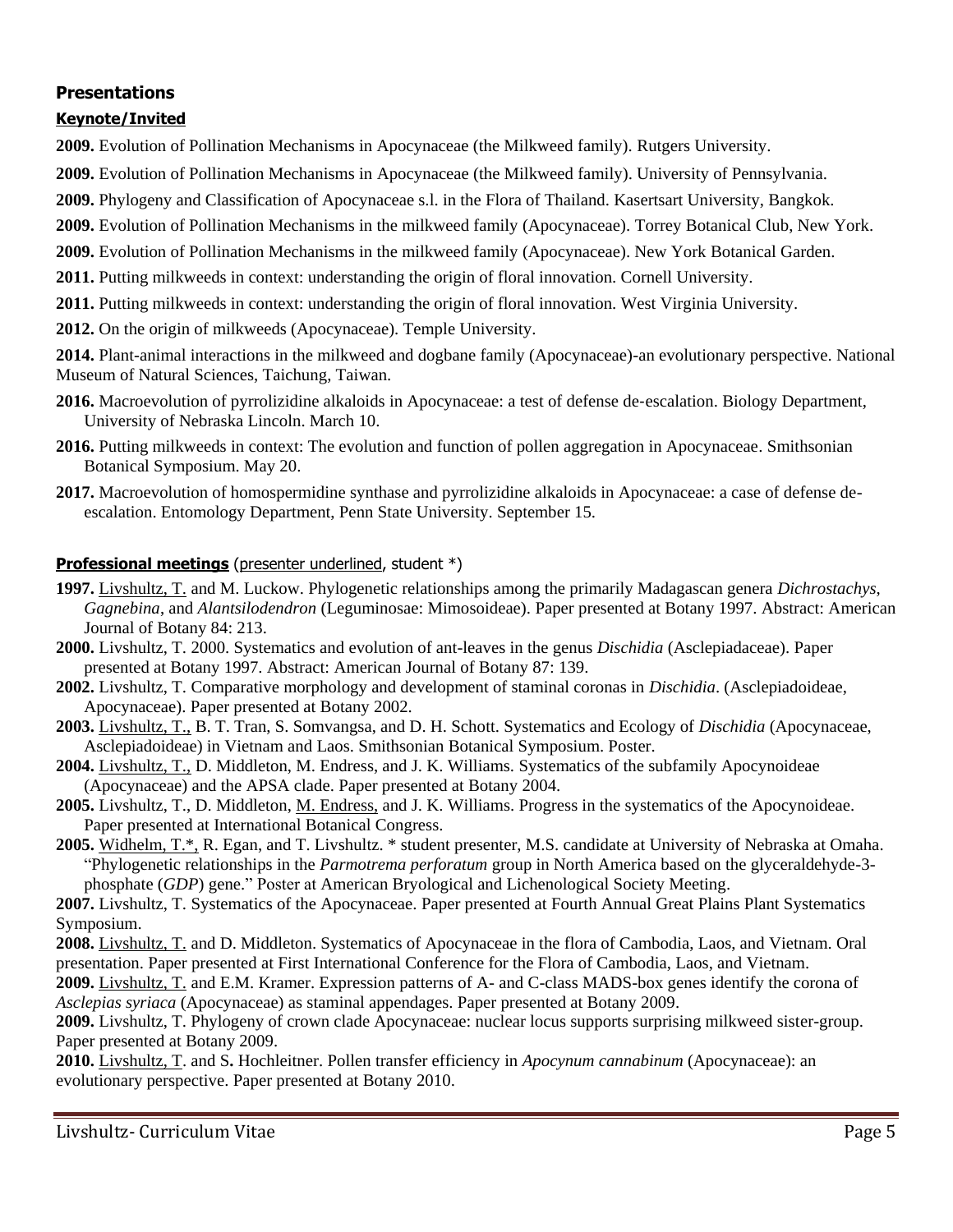**2010.** Livshultz, T., S. Frasier, and L. Struwe.. Phylogeny of the "rest" of Gentianales (Excluding Rubiaceae): What Can We Conclude From Currently Available Data? Paper presented at. Fifth International Rubiaceae and Gentianales Conference.

**2011**. Livshultz, T. The botanical herbarium of the Academy of Natural Sciences enters its third century: looking forward and back. Paper presented at Consortium of Northeast Herbarium annual meeting, Philadelphia.

**2011.** Livshultz, T. Putting milkweeds (Apocynaceae subfamilies Asclepiadoideae and Secamonoideae) in context: understanding the origins of extreme pollen transfer efficiency**.** Paper presented at International Botanical Congress, Melbourne, Australia.

- **2012.** Livshultz, T. (presenter), S. Straub, and A. Liston. Extending a model: phylogeny of crown clade Apocynaceae based on the coding portion of the plastome. Paper presented at Botany 2012.
- **2013.** Livshultz, T. (presenter), S. Liede-Schumann, U. Meve, P. Forster, L. Wanntorp. Phylogeny of Marsdenieae (Apocynaceae, Asclepiadoideae) and the circumscription of Marsdenia R.Br. based on chloroplast and nuclear loci. Paper presented at the Botanical Society of America Annual Meeting.
- **2014.** McHone, Elizabeth (presenter)\* and T. Livshultz. \*Drexel PhD student. *Apocynum* (Apocynaceae) through time and space: dispersal, divergence, and adaptations to temperate habitats. Poster presented at Evolution 2014.
- **2014.** de Jager, J.C. L.\*, L. Joubert, and T. Livshultz. \* student presenter, M.S. candidate at University of the Free State, South Africa. "Pollen-ovule ratio as a measure of pollen transfer efficiency (PTE) in three species of Periplocoideae (Apocynaceae)." Poster at Association for the Taxonomic Study of the Flora of Tropical Africa (AETFAT) meeting.
- **2016**. Livshultz, T. (presenter), E. Kaltenegger, D. Ober. Macroevolution of pyrrolizidine alkaloids in Apocynaceae: a case of defense de-escalation? Paper presented at Botany 2016. (Savannah, GA, August).
- **2016.** Livshultz, T. (presenter), E. Kaltenegger, D. Ober. Macroevolution of pyrrolizidine alkaloids in Apocynaceae: a case of defense de-escalation? Paper presented at Evolution 2016. (Austin, TX, June 18).
- **2016.** McHone, E. (presenter)\* and T. Livshultz. \*Drexel PhD student. The proof is in the partially-digested plants: Reconstructing *Chrysochus* (Eumolpinae, Chrysomelidae) phylogeny and host associations through gut DNA extractions. Paper presented at Evolution 2016. (Austin, TX, June 18).
- **2016.** Rodda, M. (presenter), G. Khew, E. Ercole, N. Simonsson Juhonewe, & T. Livshultz. Relationships between *Hoya*, *Dischidia* and *Oreosparte* (Apocynaceae). Paper presented at the10th International Flora Malesiana Symposium (Edinburgh, Scotland, July).
- **2016.** Walter, Lauren (presenter), T. Livshultz, S.C.K. Straub. Comparative genomic analysis of Apocynaceae plastomes: Pseudogenes, repeat content, and molecular evolution. Poster presented at Botany 2016 (Savannah, GA, August).
- **2017.** Foote, Abbey J. (presenter), J. Boutte, M. Fishbein, A. Simoes, T. Livshultz, S.C.K. Straub. Resolving the Phylogenetic Tree of Rauvolfioideae Tribes using the Whole Chloroplast Genome. Poster presented at Botany 2017. (Fort Worth, TX, June).
- **2017.** Straub, Shannon C.K. (presenter), J. Boutte, T. Livshultz, A. Simoes, A. Foote, K. Kostovic, C. Chung, M. Fishbein. Toward a complete subtribal plastome phylogeny of Apocynaceae. Paper presented at Botany 2017. (Fort Worth, TX, June).
- **2017.** Struwe Lena, Tatyana Livshultz, Hannes Hettling, Ruud Scharn, and Alexandre Antonelli. Progress in Gentianales Systematics: Molecular Phylogeny, Morphological Evolution and Divergence times of a Cosmopolitan Asterid Order. Paper presented at XIX International Botanical Congress (Shenzhen, China, July 23-29, 2017).
- **2017.** Straub, Shannon C.K., Tatyana Livshultz, Julien Boutte, Kevin Weitemier, Aaron Liston, Andre Simoes, and Mark Fishbein. Phylogenomics of Apocynaceae: From tools to trees. Paper presented at XIX International Botanical Congress (Shenzhen, China, July 23-29, 2017).
- **2018.** Livshultz, Tatyana, Tasca, Julia\*, Minbiole, Kevin, Smith, Chelsea\*, Teisher, Jordan, Straub, Shannon. Using herbarium specimens to study plant metabolism: the state of the science and an example from pyrrolizidine alkaloids in Apocynaceae. Paper presented at Botany 2018. (Rochester, MN, July).

**2018.** Smith, Chelsea R. \*, Teisher, Jordan, Straub, Shannon, Livshultz, Tatyana. Does herbivore co-option of a plant defense drive its loss?: Testing the defense de-escalation of pyrrolizidine alkaloid evolution in Apocynaceae (the dogbane and milkweed family). Poster presented at Botany 2018. (Rochester, MN, July).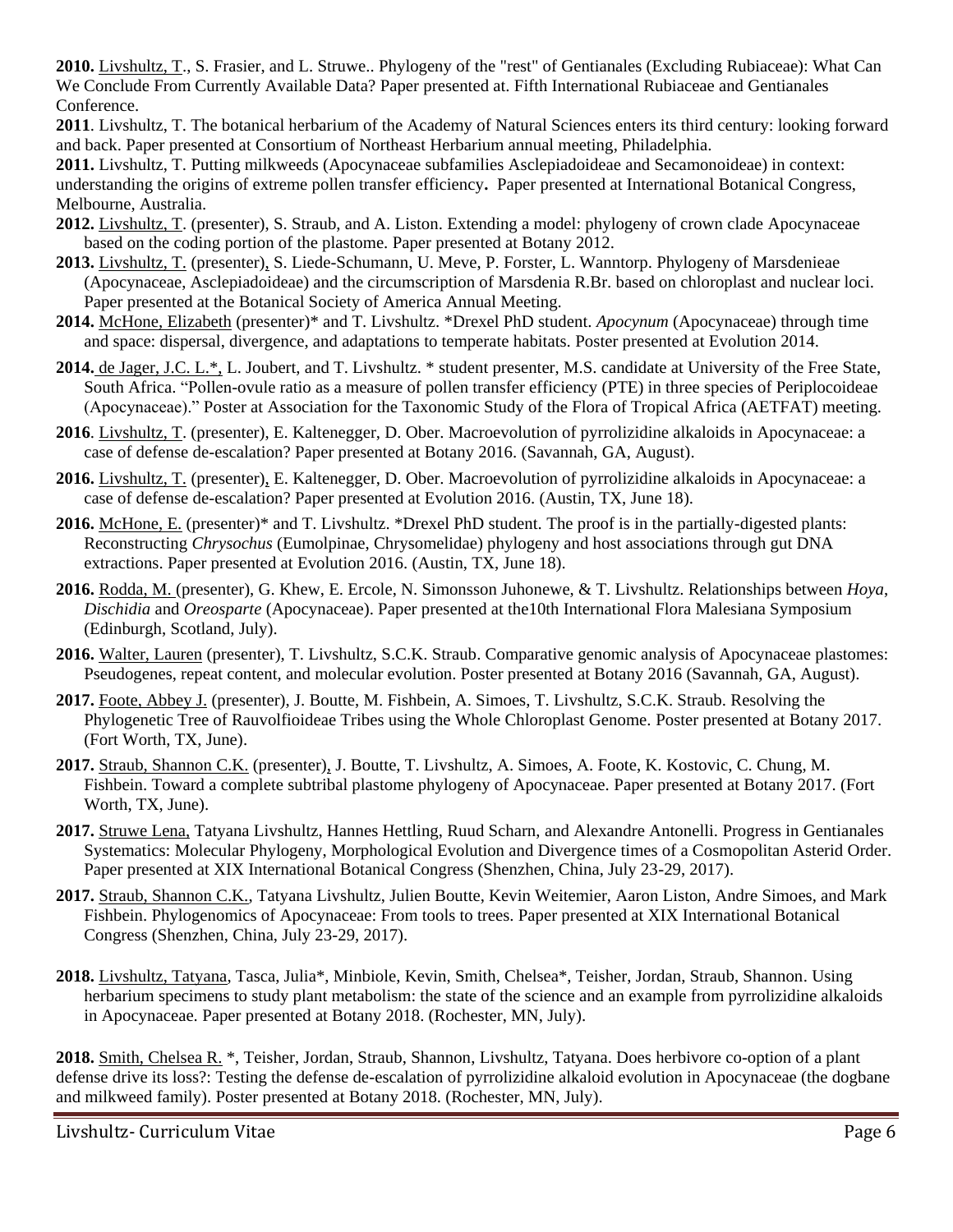**2018.** Fennell, Meredith\*, Boutte, Julien, Livshultz, Tatyana, Straub, Shannon. Assessing the phylogeny of Apocyneae (Apocynaceae) using whole chloroplast genomes. Poster presented at Botany 2018. (Rochester, MN, July).

**2018.** Cullinan, Madison\*, Boutte, Julien, Livshultz, Tatyana, Straub, Shannon. Evaluating the phylogenetic relationships of Echiteae, Mesechiteae, and Odontadenieae (Apocynoideae; Apocynaceae) using plastomes and nrDNA. Poster presented at Botany 2018. (Rochester, MN, July).

**2018.** Straub, Shannon, Boutte, Julien, Fishbein, Mark, Livshultz, Tatyana. A New Probe Set for Targeted Enrichment of Nuclear Genes Across Apocynaceae. Poster presented at Botany 2018. (Rochester, MN, July).

# **Public**

**2009.** Evolution of Pollination Mechanisms in the milkweed family (Apocynaceae). Symposium: "Darwin and Botany in a Changing World". Philadelphia Botanical Club and ANSP.

**2009.** Plants and Ecosystems of Cambodia and Thailand. Philadelphia Botanical Club.

**2010.** Putting milkweeds in context: understanding the origin of floral innovation**.** Philadelphia Botanical Club.

**2011.** Putting milkweeds in context: understanding the origin of floral innovation. Muhlenberg Botanical Club, Lancaster, PA.

**2013.** Pollination of *Parsonsia alboflavescens* (Apocynaceae, milkweed family) and comments on the evolution of pharmacophagy in the Danainae (Milkweed butterflies). American Entomological Society.

**2013.** Aggregated Pollen: Why and Why not? Southeast Pennsylvania Orchid Society.

**2013.** Close encounters of the floral kind. Academy of Natural Sciences of Drexel University. Botany Month Bicentennial special lecture

**2014.** Plant-animal interactions in the milkweed and dogbane family (Apocynaceae)-an evolutionary perspective. Singapore Botanical Garden.

**2016.** Milkweeds and Orchids: Survival of the Most Efficient. United States Botanical Garden. June 10.

# **Teaching**

# **At Drexel University, Undergraduate**

**2017.** UNIVS S201, Academics and Careers, Drexel University.

**2014, 2015, 2016.** ENVS 315, Plant-Animal Interactions, Drexel University.

**2015, 2016, 2017, 2018.** ENVS 102, Natural History, Research and Collections, Drexel University.

**2014, 2015, 2017, 2018.** ENVS 382 Field Botany of the New Jersey Pine Barrens, Drexel University.

**2014.** ENVS 280, Natural History, Research and Collections, Drexel University.

### **At Drexel University, Graduate**

**2014, 2015, 2016.** ENVS 865, Plant-Animal Interactions, Drexel University.

**2014, 2015, 2017.** ENVS 582, Field Botany of the New Jersey Pine Barrens, Drexel University.

### **Outside Drexel University**

**2007.** Phylogenetic Systematics, University of Nebraska at Omaha.

**2007, 2008**. Introductory Biology, University of Nebraska at Omaha.

**2007, 2008**. Flora of the Great Plains, University of Nebraska at Omaha.

**2010, 2012, 2014.** Introduction to Pollination Biology, Wagner Free Institute of Science and Pennsylvania Horticultural Society.

### **Undergraduate Research Trainees in Officially Recognized Research Programs at Drexel University**